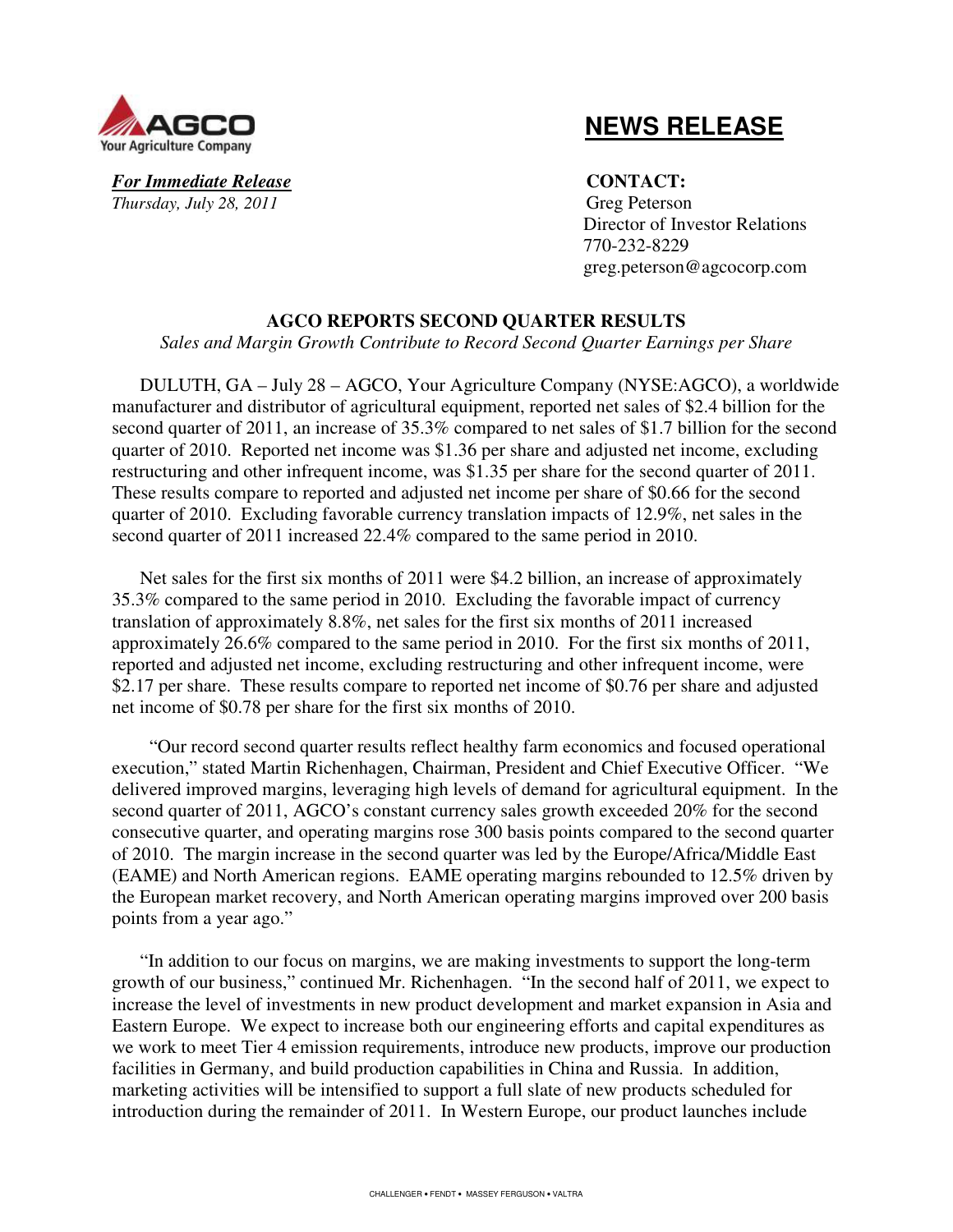emissions compliant high horsepower and mid-range tractors, a forage harvester, mid-range combines, hay equipment and CVT-equipped sprayer models. South America's product introductions include mid-range tractors, localized sprayers, axial flow combines and planters. Planned product introductions in North America include large square balers, an improved windrower, combines and the first high horsepower wheeled tractor range to be assembled in our Jackson, Minnesota facility."

Sales growth in the second quarter of 2011 was strongest in AGCO's EAME region compared to the second quarter of 2010. The EAME region reported a sales increase of approximately 39.5% in the second quarter of 2011 compared to the production-constrained second quarter of 2010, excluding favorable currency translation impacts. In the North American region, sales in the second quarter of 2011 improved 5.0% compared to the second quarter of 2010, excluding favorable currency translation impacts. Sales in AGCO's South American region were flat in the second quarter of 2011 compared to the second quarter of 2010, excluding favorable currency translation impacts. Stronger industry demand in the South American markets outside of Brazil was offset by modest sales declines in Brazil and Argentina.

Sales growth and improved gross margins contributed to higher income from operations for the second quarter of 2011 compared to the second quarter of 2010. Increased production levels in Europe and North America, pricing and a richer product mix, which were partially offset by higher material costs, resulted in improved gross margins. Investments in new product development resulted in increased engineering expenses in the second quarter of 2011 compared to the same period last year. For the first six months of 2011, income from operations increased approximately \$204.4 million compared to the same period in 2010 also due to an increase in net sales and margin improvement.

# **Market Update**

| гниизи у Они кеши зикз         |                   |                   |
|--------------------------------|-------------------|-------------------|
|                                | <b>Tractors</b>   | <b>Combines</b>   |
|                                | Change from       | Change from       |
| Six months ended June 30, 2011 | Prior Year Period | Prior Year Period |
| North America                  | $+1\%$            | $+8\%$            |
| South America                  | $-1\%$            | $+17\%$           |
| Western Europe                 | $+14\%$           | $+25\%$           |

## *Industry Unit Retail Sales*

#### *North America*

In the first six months of 2011, industry unit retail sales of tractors were up modestly and combines increased significantly from the high levels experienced in the same period in 2010. Despite unfavorable weather and planting delays, the expectation of record farm income supported the strength in unit retail sales of tractors and combines.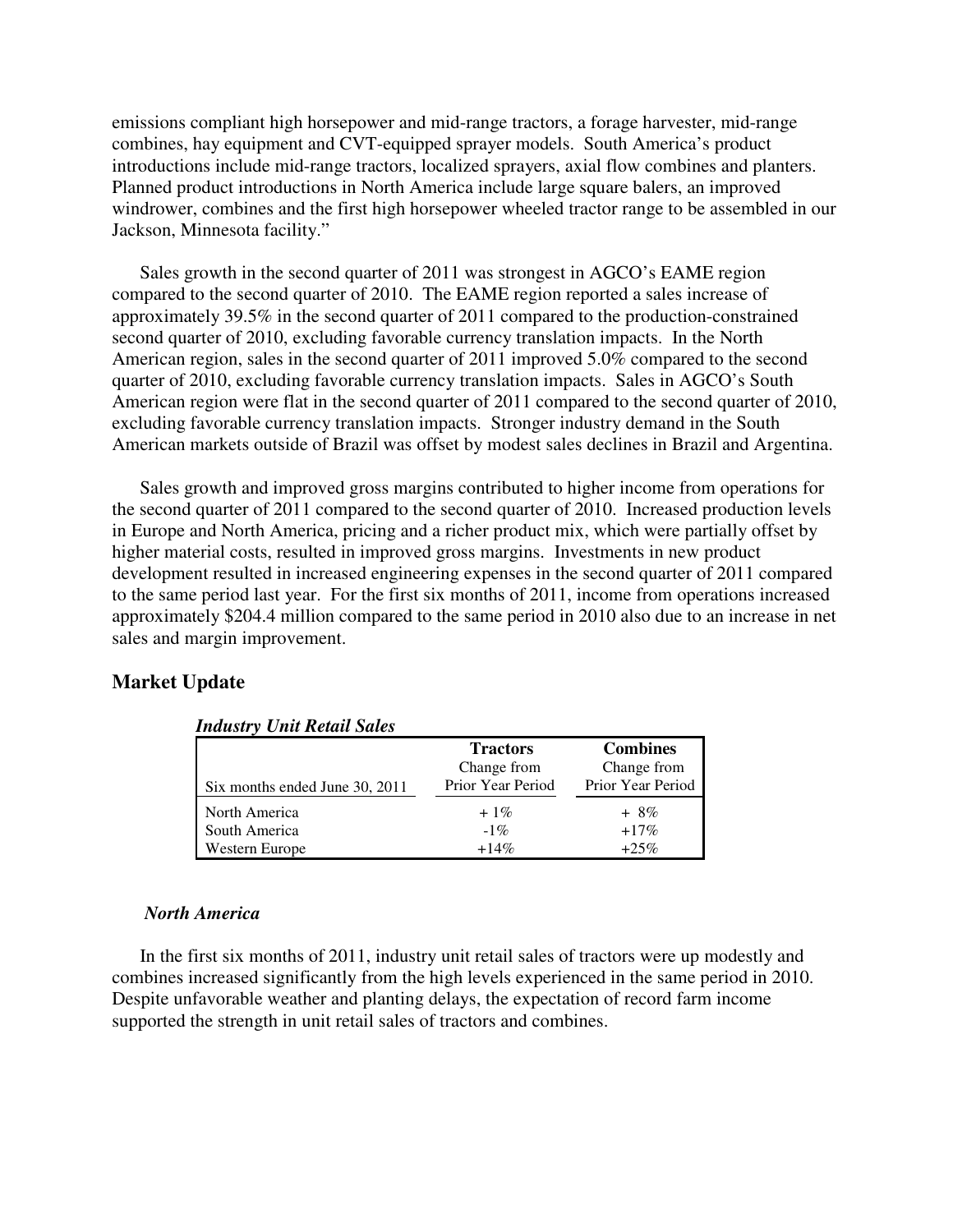# *South America*

Industry unit retail sales of tractors in first half of 2011 were relatively flat compared to the high levels in the same period in 2010. The declines in Brazil in the first half of 2011 were mostly offset by strong growth in other South American markets compared to record levels in the first half of 2010. Industry unit retail sales in Brazil remained solid due to attractive farm economics and supportive government financing rates that have been extended through the end of 2011.

# *Western Europe*

Industry demand in Western Europe increased sharply during the first six months of 2011 compared to the prior year period. Despite dryer than normal conditions across much of Western Europe, the prospect for higher farm income produced growth in the first half of 2011 compared to weak industry unit retail sales in the comparable prior year period. The tractor sales growth was strongest in Germany, Finland, Scandinavia and France.

"The world's expanding consumption of food and fuel reinforces strong long-term demand for grain," stated Mr. Richenhagen. "The elevated soft commodity prices, resulting from higher consumption levels, are providing positive support for farm income and for our industry. Despite the dry weather experienced in the first half of 2011 in Western Europe, higher commodity prices have spurred increased industry demand above the weak levels that existed in early 2010. Farm fundamentals are attractive and market demand remains strong in North America and South America. We remain positive on our 2011 industry view."

# **Regional Results**

| <i>hood hogional we saves (in municipal</i> |           |             |                                  |
|---------------------------------------------|-----------|-------------|----------------------------------|
|                                             |           |             | $%$ change from<br>$2010$ due to |
|                                             |           | $%$ change  | currency                         |
|                                             | Net sales | from $2010$ | translation(1)                   |
| Three months ended June 30, 2011            |           |             |                                  |
| North America                               | \$394.8   | $6.7\%$     | $1.7\%$                          |
| South America                               | 496.8     | 10.8%       | 11.3%                            |
| Europe/Africa/Middle East                   | 1,351.6   | 57.5%       | 18.1%                            |
| Rest of World                               | 115.4     | 72.8%       | 20.8%                            |
| <b>Total</b>                                | \$2,358.6 | 35.3%       | 12.9%                            |
| Six months ended June 30, 2011              |           |             |                                  |
| North America                               | \$754.2   | 15.5%       | $1.7\%$                          |
| South America                               | 907.3     | 9.9%        | $9.5\%$                          |
| Europe/Africa/Middle East                   | 2,280.3   | 55.1%       | 11.0%                            |
| Rest of World                               | 214.5     | 75.1%       | 15.1%                            |
| Total                                       | \$4,156.3 | 35.3%       | 8.8%                             |
| (1) See Footnotes for additional disclosure |           |             |                                  |

# *AGCO Regional Net Sales (in millions)*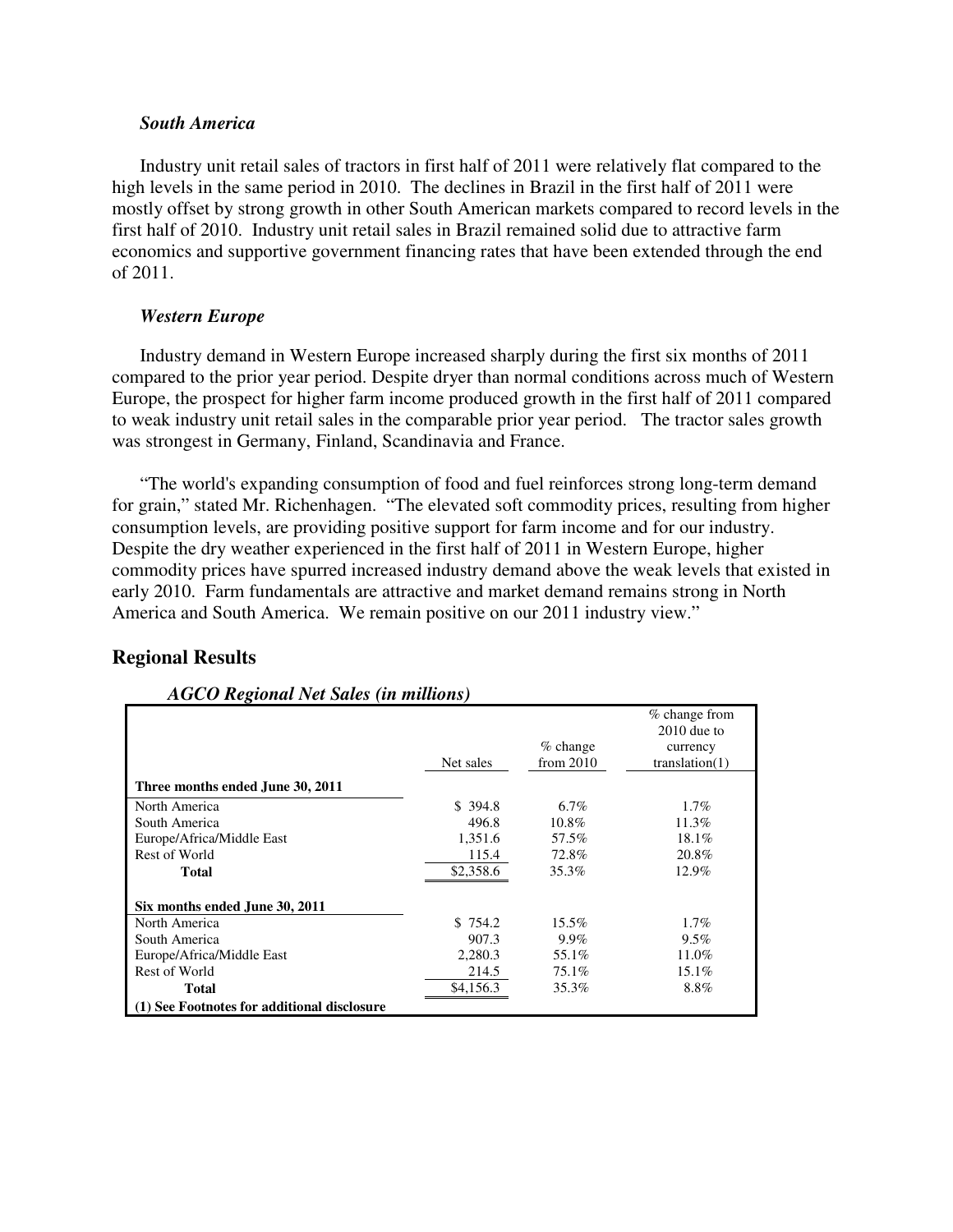# *North America*

Favorable farm economics and improving growing conditions supported industry demand at high levels. AGCO's North American sales increased approximately 13.8% in the first six months of 2011 compared to the first six months of 2010, excluding the impact of favorable currency translation. The most significant increases were in combines, implements and high horsepower tractors. Higher sales, the benefit of increased production, and cost control initiatives all contributed to growth in income from operations of \$30.0 million during the first half of 2011 compared to the same period in 2010.

## *South America*

AGCO's sales in South America were relatively flat in the first six months of 2011 compared to the first six months of 2010 on a constant currency basis. Declines in lower horsepower tractors sold through a government subsidy program in Brazil were offset by growth in sales in other South American markets. Income from operations decreased \$13.3 million in the first half of 2011 compared to the same period in 2010 due primarily to a less favorable geographic sales mix, increased material costs and higher engineering and product introduction expenses.

# *EAME*

In Europe, higher commodity prices have improved the demand for farm equipment despite a dryer than normal spring season. Better market conditions resulted in robust sales growth in the EAME region compared to low sales levels in the first half of 2010, which were negatively impacted by weak market conditions and inventory reduction efforts. AGCO experienced the largest increases in Germany, France and Central Europe. Income from operations increased by \$189.7 million in the first half of 2011 compared to the same period in 2010. Higher sales and production levels, pricing and a richer mix of products contributed to the improvement.

## *Rest of World*

Net sales in AGCO's Rest of World segment increased by 59.9% during the first half of 2011 compared to the prior year period, excluding the impact of currency translation. Substantial growth in Eastern Europe and Russia compared to depressed 2010 levels, along with growth in Australia, produced most of the increase. Income from operations in the Rest of World region increased \$6.5 million in the first half of 2011 compared to the same period in 2010 despite an increase in market development expenses.

### **Outlook**

Global demand for farm equipment is expected to strengthen in 2011 compared to 2010. Market recovery in Western and Eastern Europe is expected to drive robust growth in those regions. Modest growth is projected for North America, and the South American market is expected to remain healthy.

AGCO is targeting reported and adjusted earnings per share of \$4.00 for the full year of 2011. Net sales are expected to range from \$8.5 billion to \$8.7 billion. Gross margin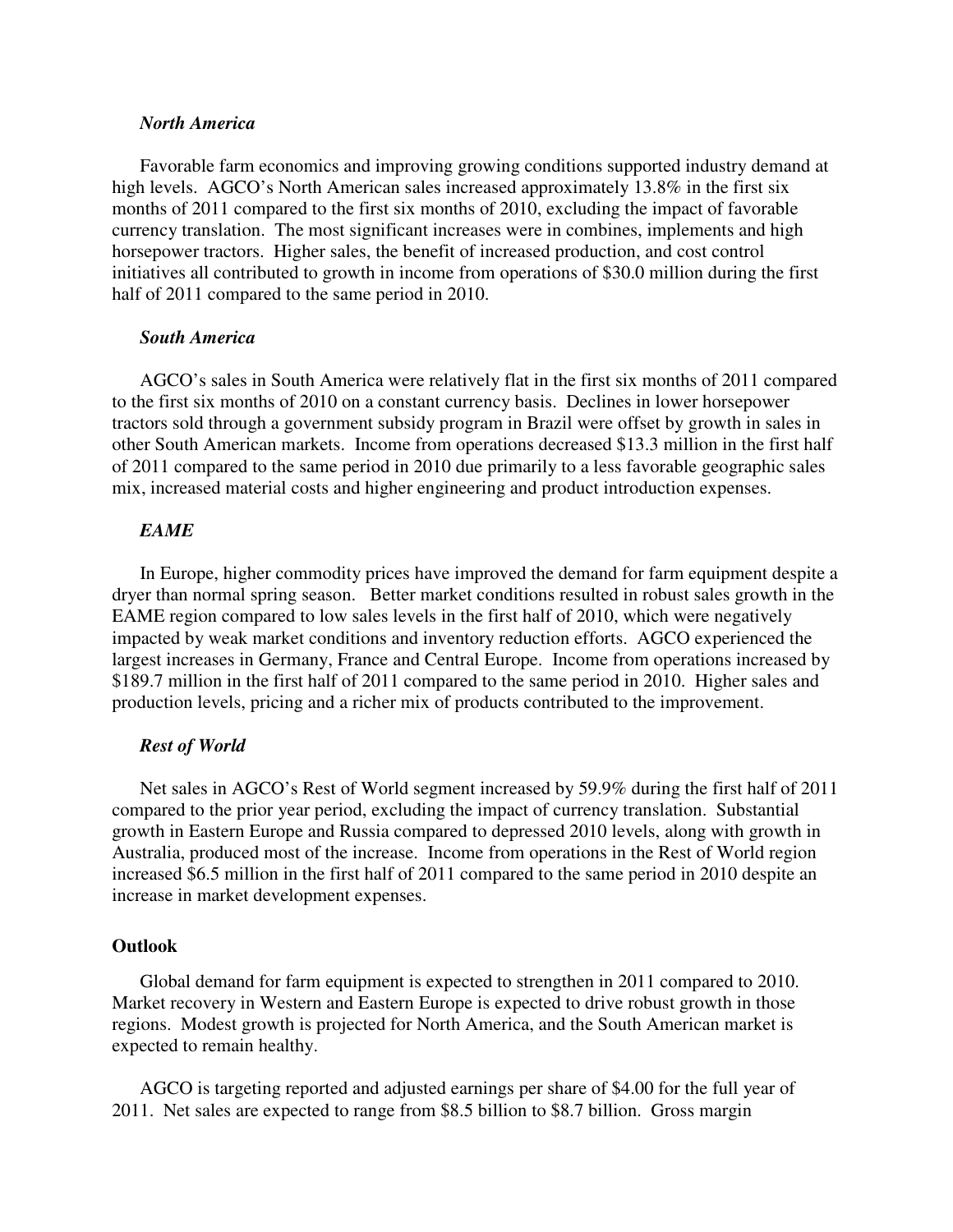improvement is expected to be partially offset by increased engineering and market expansion expenditures.

\* \* \* \* \*

AGCO will be hosting a conference call with respect to this earnings announcement at 10:00 a.m., Eastern Time, on Thursday, July 28, 2011. The Company will refer to slides on its conference call. Interested persons can access the conference call and slide presentation via AGCO's website at www.agcocorp.com on the "Investors/Events" page in the "Company" section of our website. A replay of the conference call will be available approximately two hours after the conclusion of the conference call for twelve months following the call. A copy of this press release will be available on AGCO's website for at least twelve months following the call.

\* \* \* \* \*

# *Safe Harbor Statement*

Statements that are not historical facts, including the projections of earnings per share, sales, market conditions, margin improvements, investments in new product development and market expansion, industry demand, general economic conditions, improvements in production facilities, scheduled product releases, engineering efforts and capital expenditures, are forwardlooking and subject to risks that could cause actual results to differ materially from those suggested by the statements. The following are among the factors that could cause actual results to differ materially from the results discussed in or implied by the forward-looking statements. Further information concerning these and other factors is included in AGCO's filings with the Securities and Exchange Commission, including its Form 10-K for the year ended December 31, 2010. AGCO disclaims any obligation to update any forward-looking statements except as required by law.

- Our financial results depend entirely upon the agricultural industry, and factors that adversely affect the agricultural industry generally, including declines in the general economy, increases in farm input costs, lower commodity prices, lower farm income and changes in the availability of credit for our retail customers, will adversely affect us.
- The poor performance of the general economy may result in a decline in demand for our products. However, we are unable to predict with accuracy the amount or duration of any decline, and our forward-looking statements reflect merely our best estimates at the current time.
- A majority of our sales and manufacturing take place outside of the United States, and, as a result, we are exposed to risks related to foreign laws, taxes, economic conditions, labor supply and relations, political conditions and governmental policies. These risks may delay or reduce our realization of value from our international operations.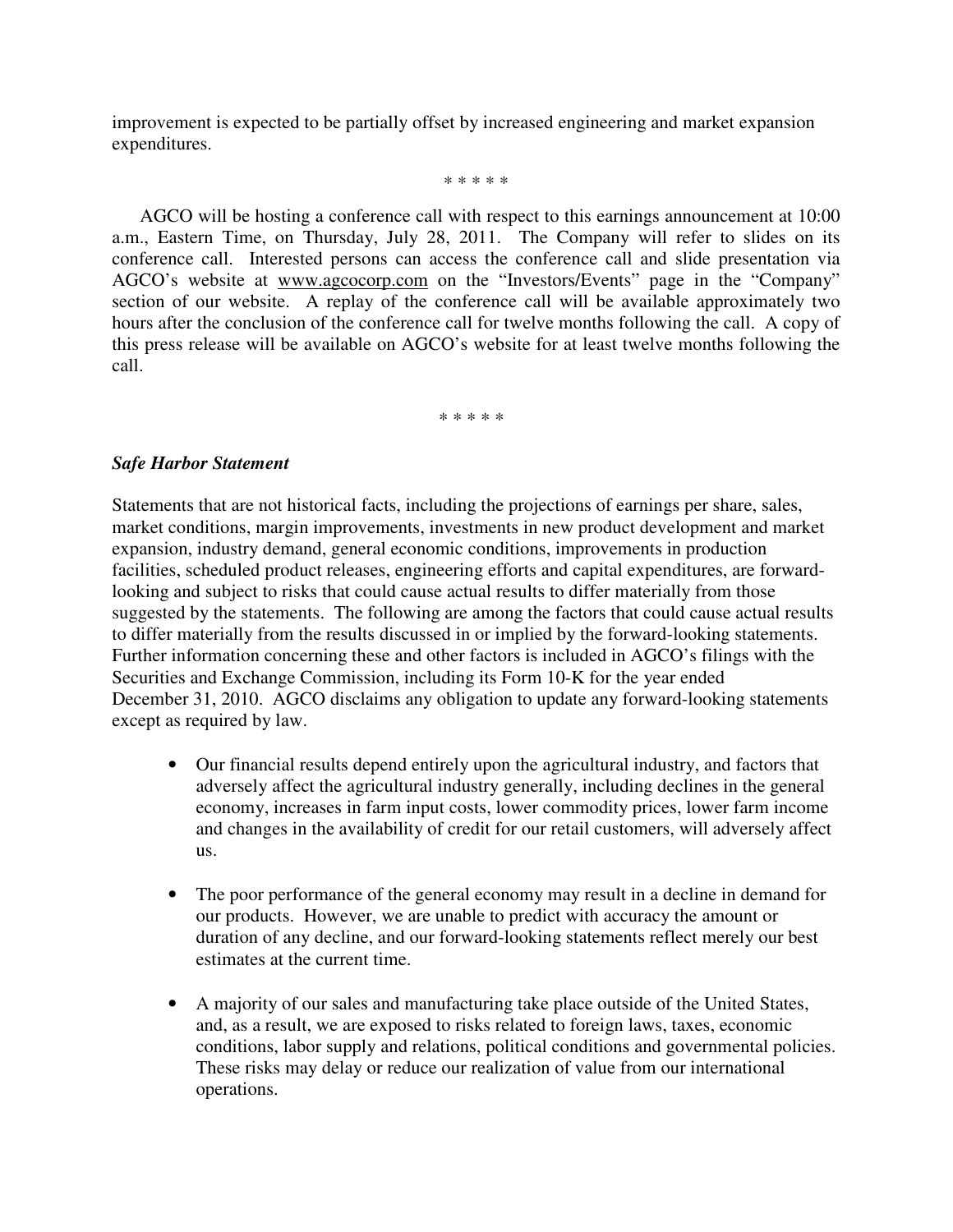- Most retail sales of the products that we manufacture are financed, either by our retail finance joint ventures with Rabobank or by a bank or other private lender. During 2011, our joint ventures with Rabobank, which are controlled by Rabobank and are dependent upon Rabobank for financing as well, financed approximately 50% of the retail sales of our tractors and combines in the markets where the joint ventures operate. Any difficulty by Rabobank to continue to provide that financing, or any business decision by Rabobank as the controlling member not to fund the business or particular aspects of it (for example, a particular country or region), would require the joint ventures to find other sources of financing (which may be difficult to obtain), or us to find another source of retail financing for our customers, or our customers would be required to utilize other retail financing providers. As a result of the ongoing economic downturn, financing for capital equipment purchases generally has become more difficult and expensive to obtain. To the extent that financing is not available or available only at unattractive prices, our sales would be negatively impacted.
- Both AGCO and our retail finance joint ventures have substantial accounts receivables from dealers and end customers, and we would be adversely impacted if the collectability of these receivables was not consistent with historical experience; this collectability is dependent upon the financial strength of the farm industry, which in turn is dependent upon the general economy and commodity prices, as well as several of the other factors listed in this section.
- We recently have experienced substantial and sustained volatility with respect to currency exchange rate and interest rate changes, which can adversely affect our reported results of operations and the competitiveness of our products.
- We are subject to extensive environmental laws and regulations, and our compliance with, or our failure to comply with, existing or future laws and regulations could delay production of our products or otherwise adversely affect our business.
- We have significant pension obligations with respect to our employees, and our available cash flow may be adversely affected in the event that payments become due under any pension plans that are unfunded or underfunded. Declines in the market value of the securities used to fund these obligations result in increased pension expense in future periods.
- The agricultural equipment industry is highly seasonal, and seasonal fluctuations significantly impact results of operations and cash flows.
- Our success depends on the introduction of new products, particularly engines that comply with emission requirements, which requires substantial expenditures.
- We depend on suppliers for raw materials, components and parts for our products, and any failure by our suppliers to provide products as needed, or by us to promptly address supplier issues, will adversely impact our ability to timely and efficiently manufacture and sell products. We also are subject to raw material price fluctuations, which can adversely affect our manufacturing costs.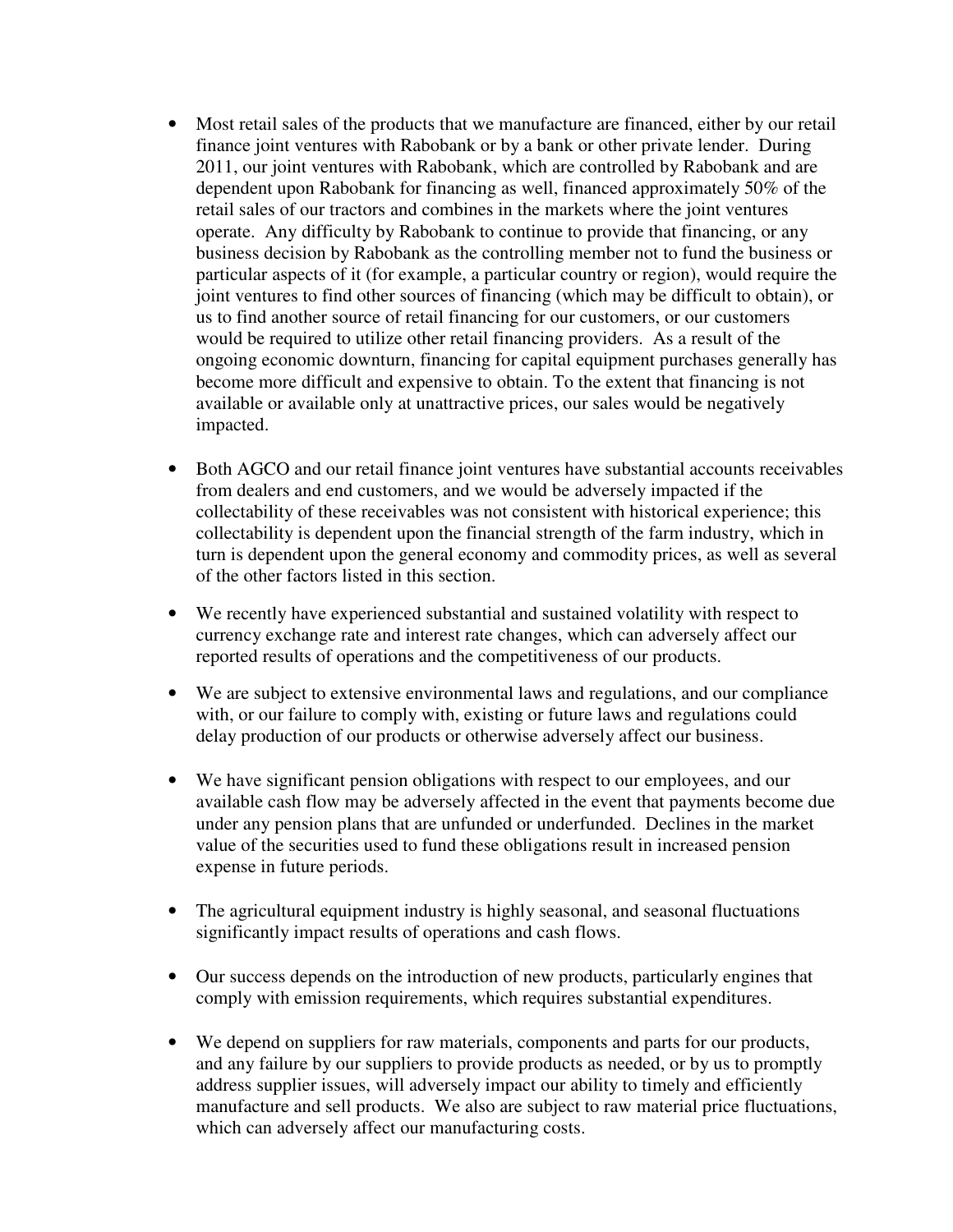- We face significant competition and, if we are unable to compete successfully against other agricultural equipment manufacturers, we would lose customers and our net sales and profitability would decline.
- We have a substantial amount of indebtedness, and as result, we are subject to certain restrictive covenants and payment obligations that may adversely affect our ability to operate and expand our business.

\* \* \* \* \*

# *About AGCO*

AGCO, Your Agriculture Company, (NYSE:AGCO), a Fortune 500 company, was founded in 1990 and offers a full product line of tractors, combines, hay tools, sprayers, forage equipment, tillage, implements, and related replacement parts. AGCO agricultural products are sold under the core brands of Challenger®, Fendt®, Massey Ferguson® and Valtra® and are distributed globally through 2,600 independent dealers and distributors in more than 140 countries worldwide. Retail financing is available through AGCO Finance for qualified purchasers. AGCO is headquartered in Duluth, GA, USA. In 2010, AGCO had net sales of \$6.9 billion. http://www.agcocorp.com.

# # # # #

Please visit our website at www.agcocorp.com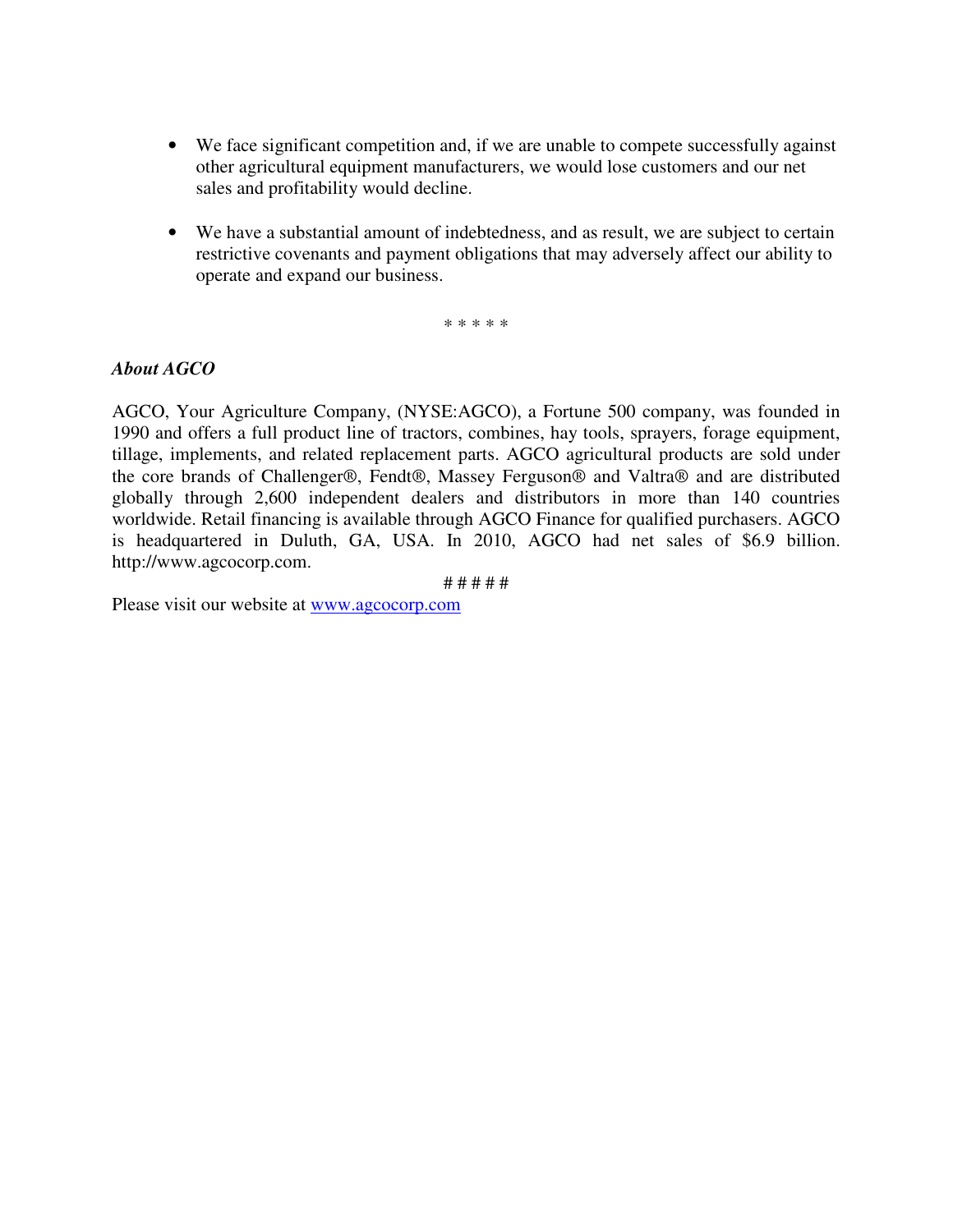# AGCO CORPORATION AND SUBSIDIARIES CONDENSED CONSOLIDATED BALANCE SHEETS (unaudited and in millions)

| <b>ASSETS</b><br>\$<br>\$<br>573.1<br>719.9<br>Cash and cash equivalents<br>1.062.9<br>908.5<br>Accounts and notes receivable, net<br>Inventories, net<br>1.658.2<br>1.233.5<br>52.6<br>Deferred tax assets<br>60.2<br>206.5<br>243.5<br>Other current assets<br>3,597.9<br>3,121.0<br>Total current assets<br>Property, plant and equipment, net<br>1,108.3<br>924.8<br>369.8<br>398.0<br>Deferred tax assets<br>37.6<br>58.0<br>Other assets<br>132.2<br>130.8<br>228.4<br>171.6<br>Goodwill<br>734.8<br>632.7<br>\$<br>6,209.0<br>\$<br>5.436.9<br><b>Total assets</b><br>\$<br>Current portion of long-term debt<br>\$<br>0.1<br>1.0<br>Convertible senior subordinated notes<br>100.3<br>161.0<br>Securitization facilities<br>150.7<br>113.9<br>834.5<br>682.6<br>Accounts payable<br>1.004.7<br>883.1<br>Accrued expenses<br>Other current liabilities<br>77.9<br>72.2<br>2,169.1<br>1,912.9<br>Total current liabilities<br>443.0<br>Long-term debt, less current portion<br>475.6<br>235.0<br>Pensions and postretirement health care benefits<br>226.5<br>Deferred tax liabilities<br>122.7<br>103.9<br>117.0<br>91.4<br>Other noncurrent liabilities<br>3,119.4<br>2,777.7<br><b>Total liabilities</b><br>Stockholders' Equity:<br>AGCO Corporation stockholders' equity:<br>Common stock<br>0.9<br>0.9<br>1,060.2<br>Additional paid-in capital<br>1,051.3<br>1,952.0<br>1,738.3<br>Retained earnings<br>(132.1)<br>Accumulated other comprehensive income (loss)<br>44.3<br>3,057.4<br>2,658.4<br>Total AGCO Corporation stockholders' equity<br>32.2<br>0.8<br>Noncontrolling interests<br>3,089.6<br>2,659.2<br>Total stockholders' equity<br>\$<br>\$<br>6,209.0<br>5,436.9<br>Total liabilities and stockholders' equity |                                                                     | June 30,<br>2011 | December 31,<br>2010 |  |  |
|-------------------------------------------------------------------------------------------------------------------------------------------------------------------------------------------------------------------------------------------------------------------------------------------------------------------------------------------------------------------------------------------------------------------------------------------------------------------------------------------------------------------------------------------------------------------------------------------------------------------------------------------------------------------------------------------------------------------------------------------------------------------------------------------------------------------------------------------------------------------------------------------------------------------------------------------------------------------------------------------------------------------------------------------------------------------------------------------------------------------------------------------------------------------------------------------------------------------------------------------------------------------------------------------------------------------------------------------------------------------------------------------------------------------------------------------------------------------------------------------------------------------------------------------------------------------------------------------------------------------------------------------------------------------------------------------------------------------------------------------|---------------------------------------------------------------------|------------------|----------------------|--|--|
|                                                                                                                                                                                                                                                                                                                                                                                                                                                                                                                                                                                                                                                                                                                                                                                                                                                                                                                                                                                                                                                                                                                                                                                                                                                                                                                                                                                                                                                                                                                                                                                                                                                                                                                                           |                                                                     |                  |                      |  |  |
|                                                                                                                                                                                                                                                                                                                                                                                                                                                                                                                                                                                                                                                                                                                                                                                                                                                                                                                                                                                                                                                                                                                                                                                                                                                                                                                                                                                                                                                                                                                                                                                                                                                                                                                                           | <b>Current Assets:</b>                                              |                  |                      |  |  |
|                                                                                                                                                                                                                                                                                                                                                                                                                                                                                                                                                                                                                                                                                                                                                                                                                                                                                                                                                                                                                                                                                                                                                                                                                                                                                                                                                                                                                                                                                                                                                                                                                                                                                                                                           |                                                                     |                  |                      |  |  |
|                                                                                                                                                                                                                                                                                                                                                                                                                                                                                                                                                                                                                                                                                                                                                                                                                                                                                                                                                                                                                                                                                                                                                                                                                                                                                                                                                                                                                                                                                                                                                                                                                                                                                                                                           |                                                                     |                  |                      |  |  |
|                                                                                                                                                                                                                                                                                                                                                                                                                                                                                                                                                                                                                                                                                                                                                                                                                                                                                                                                                                                                                                                                                                                                                                                                                                                                                                                                                                                                                                                                                                                                                                                                                                                                                                                                           |                                                                     |                  |                      |  |  |
|                                                                                                                                                                                                                                                                                                                                                                                                                                                                                                                                                                                                                                                                                                                                                                                                                                                                                                                                                                                                                                                                                                                                                                                                                                                                                                                                                                                                                                                                                                                                                                                                                                                                                                                                           |                                                                     |                  |                      |  |  |
|                                                                                                                                                                                                                                                                                                                                                                                                                                                                                                                                                                                                                                                                                                                                                                                                                                                                                                                                                                                                                                                                                                                                                                                                                                                                                                                                                                                                                                                                                                                                                                                                                                                                                                                                           |                                                                     |                  |                      |  |  |
|                                                                                                                                                                                                                                                                                                                                                                                                                                                                                                                                                                                                                                                                                                                                                                                                                                                                                                                                                                                                                                                                                                                                                                                                                                                                                                                                                                                                                                                                                                                                                                                                                                                                                                                                           |                                                                     |                  |                      |  |  |
|                                                                                                                                                                                                                                                                                                                                                                                                                                                                                                                                                                                                                                                                                                                                                                                                                                                                                                                                                                                                                                                                                                                                                                                                                                                                                                                                                                                                                                                                                                                                                                                                                                                                                                                                           |                                                                     |                  |                      |  |  |
|                                                                                                                                                                                                                                                                                                                                                                                                                                                                                                                                                                                                                                                                                                                                                                                                                                                                                                                                                                                                                                                                                                                                                                                                                                                                                                                                                                                                                                                                                                                                                                                                                                                                                                                                           | Investment in affiliates                                            |                  |                      |  |  |
|                                                                                                                                                                                                                                                                                                                                                                                                                                                                                                                                                                                                                                                                                                                                                                                                                                                                                                                                                                                                                                                                                                                                                                                                                                                                                                                                                                                                                                                                                                                                                                                                                                                                                                                                           |                                                                     |                  |                      |  |  |
|                                                                                                                                                                                                                                                                                                                                                                                                                                                                                                                                                                                                                                                                                                                                                                                                                                                                                                                                                                                                                                                                                                                                                                                                                                                                                                                                                                                                                                                                                                                                                                                                                                                                                                                                           |                                                                     |                  |                      |  |  |
|                                                                                                                                                                                                                                                                                                                                                                                                                                                                                                                                                                                                                                                                                                                                                                                                                                                                                                                                                                                                                                                                                                                                                                                                                                                                                                                                                                                                                                                                                                                                                                                                                                                                                                                                           | Intangible assets, net                                              |                  |                      |  |  |
|                                                                                                                                                                                                                                                                                                                                                                                                                                                                                                                                                                                                                                                                                                                                                                                                                                                                                                                                                                                                                                                                                                                                                                                                                                                                                                                                                                                                                                                                                                                                                                                                                                                                                                                                           |                                                                     |                  |                      |  |  |
|                                                                                                                                                                                                                                                                                                                                                                                                                                                                                                                                                                                                                                                                                                                                                                                                                                                                                                                                                                                                                                                                                                                                                                                                                                                                                                                                                                                                                                                                                                                                                                                                                                                                                                                                           |                                                                     |                  |                      |  |  |
|                                                                                                                                                                                                                                                                                                                                                                                                                                                                                                                                                                                                                                                                                                                                                                                                                                                                                                                                                                                                                                                                                                                                                                                                                                                                                                                                                                                                                                                                                                                                                                                                                                                                                                                                           | LIABILITIES AND STOCKHOLDERS' EQUITY<br><b>Current Liabilities:</b> |                  |                      |  |  |
|                                                                                                                                                                                                                                                                                                                                                                                                                                                                                                                                                                                                                                                                                                                                                                                                                                                                                                                                                                                                                                                                                                                                                                                                                                                                                                                                                                                                                                                                                                                                                                                                                                                                                                                                           |                                                                     |                  |                      |  |  |
|                                                                                                                                                                                                                                                                                                                                                                                                                                                                                                                                                                                                                                                                                                                                                                                                                                                                                                                                                                                                                                                                                                                                                                                                                                                                                                                                                                                                                                                                                                                                                                                                                                                                                                                                           |                                                                     |                  |                      |  |  |
|                                                                                                                                                                                                                                                                                                                                                                                                                                                                                                                                                                                                                                                                                                                                                                                                                                                                                                                                                                                                                                                                                                                                                                                                                                                                                                                                                                                                                                                                                                                                                                                                                                                                                                                                           |                                                                     |                  |                      |  |  |
|                                                                                                                                                                                                                                                                                                                                                                                                                                                                                                                                                                                                                                                                                                                                                                                                                                                                                                                                                                                                                                                                                                                                                                                                                                                                                                                                                                                                                                                                                                                                                                                                                                                                                                                                           |                                                                     |                  |                      |  |  |
|                                                                                                                                                                                                                                                                                                                                                                                                                                                                                                                                                                                                                                                                                                                                                                                                                                                                                                                                                                                                                                                                                                                                                                                                                                                                                                                                                                                                                                                                                                                                                                                                                                                                                                                                           |                                                                     |                  |                      |  |  |
|                                                                                                                                                                                                                                                                                                                                                                                                                                                                                                                                                                                                                                                                                                                                                                                                                                                                                                                                                                                                                                                                                                                                                                                                                                                                                                                                                                                                                                                                                                                                                                                                                                                                                                                                           |                                                                     |                  |                      |  |  |
|                                                                                                                                                                                                                                                                                                                                                                                                                                                                                                                                                                                                                                                                                                                                                                                                                                                                                                                                                                                                                                                                                                                                                                                                                                                                                                                                                                                                                                                                                                                                                                                                                                                                                                                                           |                                                                     |                  |                      |  |  |
|                                                                                                                                                                                                                                                                                                                                                                                                                                                                                                                                                                                                                                                                                                                                                                                                                                                                                                                                                                                                                                                                                                                                                                                                                                                                                                                                                                                                                                                                                                                                                                                                                                                                                                                                           |                                                                     |                  |                      |  |  |
|                                                                                                                                                                                                                                                                                                                                                                                                                                                                                                                                                                                                                                                                                                                                                                                                                                                                                                                                                                                                                                                                                                                                                                                                                                                                                                                                                                                                                                                                                                                                                                                                                                                                                                                                           |                                                                     |                  |                      |  |  |
|                                                                                                                                                                                                                                                                                                                                                                                                                                                                                                                                                                                                                                                                                                                                                                                                                                                                                                                                                                                                                                                                                                                                                                                                                                                                                                                                                                                                                                                                                                                                                                                                                                                                                                                                           |                                                                     |                  |                      |  |  |
|                                                                                                                                                                                                                                                                                                                                                                                                                                                                                                                                                                                                                                                                                                                                                                                                                                                                                                                                                                                                                                                                                                                                                                                                                                                                                                                                                                                                                                                                                                                                                                                                                                                                                                                                           |                                                                     |                  |                      |  |  |
|                                                                                                                                                                                                                                                                                                                                                                                                                                                                                                                                                                                                                                                                                                                                                                                                                                                                                                                                                                                                                                                                                                                                                                                                                                                                                                                                                                                                                                                                                                                                                                                                                                                                                                                                           |                                                                     |                  |                      |  |  |
|                                                                                                                                                                                                                                                                                                                                                                                                                                                                                                                                                                                                                                                                                                                                                                                                                                                                                                                                                                                                                                                                                                                                                                                                                                                                                                                                                                                                                                                                                                                                                                                                                                                                                                                                           |                                                                     |                  |                      |  |  |
|                                                                                                                                                                                                                                                                                                                                                                                                                                                                                                                                                                                                                                                                                                                                                                                                                                                                                                                                                                                                                                                                                                                                                                                                                                                                                                                                                                                                                                                                                                                                                                                                                                                                                                                                           |                                                                     |                  |                      |  |  |
|                                                                                                                                                                                                                                                                                                                                                                                                                                                                                                                                                                                                                                                                                                                                                                                                                                                                                                                                                                                                                                                                                                                                                                                                                                                                                                                                                                                                                                                                                                                                                                                                                                                                                                                                           |                                                                     |                  |                      |  |  |
|                                                                                                                                                                                                                                                                                                                                                                                                                                                                                                                                                                                                                                                                                                                                                                                                                                                                                                                                                                                                                                                                                                                                                                                                                                                                                                                                                                                                                                                                                                                                                                                                                                                                                                                                           |                                                                     |                  |                      |  |  |
|                                                                                                                                                                                                                                                                                                                                                                                                                                                                                                                                                                                                                                                                                                                                                                                                                                                                                                                                                                                                                                                                                                                                                                                                                                                                                                                                                                                                                                                                                                                                                                                                                                                                                                                                           |                                                                     |                  |                      |  |  |
|                                                                                                                                                                                                                                                                                                                                                                                                                                                                                                                                                                                                                                                                                                                                                                                                                                                                                                                                                                                                                                                                                                                                                                                                                                                                                                                                                                                                                                                                                                                                                                                                                                                                                                                                           |                                                                     |                  |                      |  |  |
|                                                                                                                                                                                                                                                                                                                                                                                                                                                                                                                                                                                                                                                                                                                                                                                                                                                                                                                                                                                                                                                                                                                                                                                                                                                                                                                                                                                                                                                                                                                                                                                                                                                                                                                                           |                                                                     |                  |                      |  |  |
|                                                                                                                                                                                                                                                                                                                                                                                                                                                                                                                                                                                                                                                                                                                                                                                                                                                                                                                                                                                                                                                                                                                                                                                                                                                                                                                                                                                                                                                                                                                                                                                                                                                                                                                                           |                                                                     |                  |                      |  |  |
|                                                                                                                                                                                                                                                                                                                                                                                                                                                                                                                                                                                                                                                                                                                                                                                                                                                                                                                                                                                                                                                                                                                                                                                                                                                                                                                                                                                                                                                                                                                                                                                                                                                                                                                                           |                                                                     |                  |                      |  |  |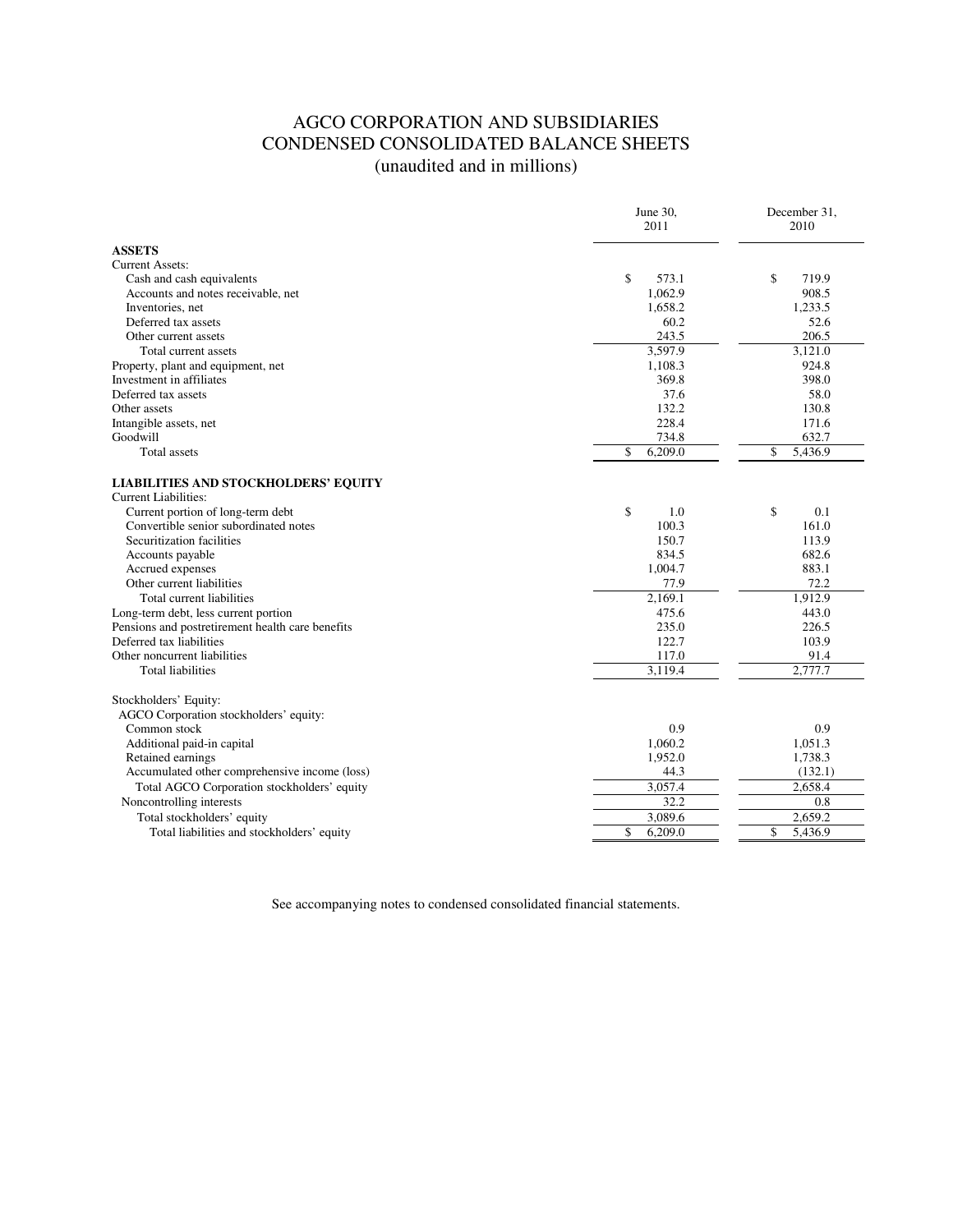# AGCO CORPORATION AND SUBSIDIARIES CONDENSED CONSOLIDATED STATEMENTS OF OPERATIONS (unaudited and in millions, except per share data)

|                                                                                                                                                             | Three Months Ended June 30.         |                                   |
|-------------------------------------------------------------------------------------------------------------------------------------------------------------|-------------------------------------|-----------------------------------|
|                                                                                                                                                             | 2011                                | 2010                              |
| Net sales<br>Cost of goods sold<br>Gross profit                                                                                                             | \$<br>2,358.6<br>1,870.3<br>488.3   | \$<br>1,743.0<br>1,421.9<br>321.1 |
| Selling, general and administrative expenses<br>Engineering expenses<br>Restructuring and other infrequent (income) expenses<br>Amortization of intangibles | 216.5<br>66.2<br>(0.9)<br>4.9       | 164.8<br>55.0<br>0.5<br>4.3       |
| Income from operations                                                                                                                                      | 201.6                               | 96.5                              |
| Interest expense, net<br>Other expense, net                                                                                                                 | 12.5<br>7.9                         | 8.3<br>7.3                        |
| Income before income taxes and equity in net earnings of affiliates                                                                                         | 181.2                               | 80.9                              |
| Income tax provision                                                                                                                                        | 61.1                                | 31.9                              |
| Income before equity in net earnings of affiliates                                                                                                          | 120.1                               | 49.0                              |
| Equity in net earnings of affiliates                                                                                                                        | 13.8                                | 13.8                              |
| Net income                                                                                                                                                  | 133.9                               | 62.8                              |
| Net (income) loss attributable to noncontrolling interests                                                                                                  | (0.2)                               | 0.1                               |
| Net income attributable to AGCO Corporation and subsidiaries                                                                                                | \$<br>133.7                         | \$<br>62.9                        |
| Net income per common share attributable to AGCO Corporation and subsidiaries:                                                                              |                                     |                                   |
| <b>Basic</b><br>Diluted                                                                                                                                     | \$<br>1.41<br>$\mathcal{S}$<br>1.36 | \$<br>0.68<br>\$<br>0.66          |
| Weighted average number of common and common equivalent shares outstanding:<br>Basic<br>Diluted                                                             | 94.7<br>98.6                        | 92.9<br>95.9                      |
|                                                                                                                                                             |                                     |                                   |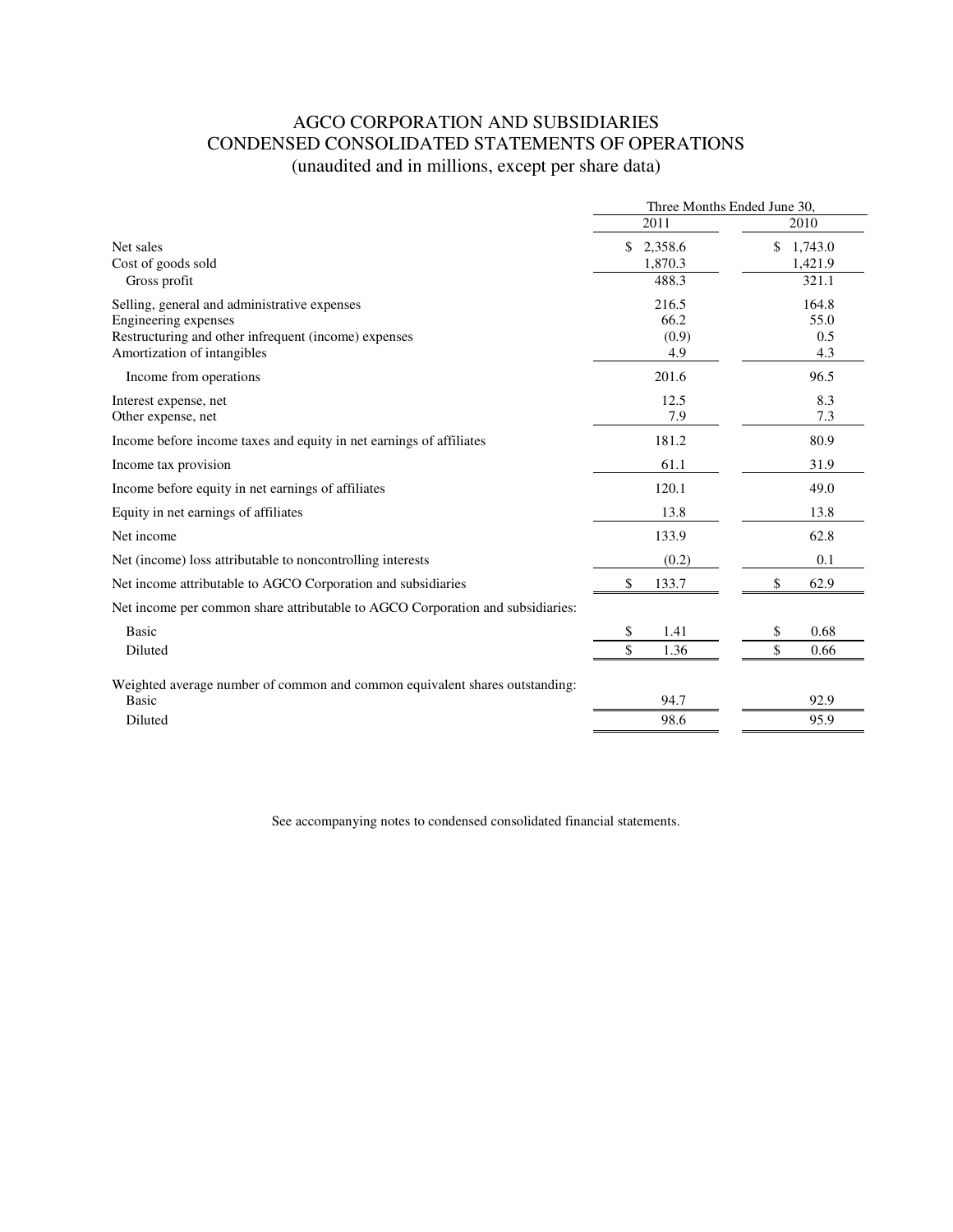# AGCO CORPORATION AND SUBSIDIARIES CONDENSED CONSOLIDATED STATEMENTS OF OPERATIONS (unaudited and in millions, except per share data)

|                                                                                | Six Months Ended June 30, |               |  |
|--------------------------------------------------------------------------------|---------------------------|---------------|--|
|                                                                                | 2011                      | 2010          |  |
| Net sales                                                                      | \$<br>4,156.3             | \$<br>3,071.2 |  |
| Cost of goods sold                                                             | 3,312.1                   | 2,525.5       |  |
| Gross profit                                                                   | 844.2                     | 545.7         |  |
| Selling, general and administrative expenses                                   | 401.2                     | 321.8         |  |
| Engineering expenses                                                           | 124.1                     | 107.1         |  |
| Restructuring and other infrequent (income) expenses                           | (0.7)                     | 2.1           |  |
| Amortization of intangibles                                                    | 9.3                       | 8.8           |  |
| Income from operations                                                         | 310.3                     | 105.9         |  |
| Interest expense, net                                                          | 18.0                      | 17.9          |  |
| Other expense, net                                                             | 10.2                      | 4.8           |  |
| Income before income taxes and equity in net earnings of affiliates            | 282.1                     | 83.2          |  |
| Income tax provision                                                           | 91.8                      | 35.7          |  |
| Income before equity in net earnings of affiliates                             | 190.3                     | 47.5          |  |
| Equity in net earnings of affiliates                                           | 25.2                      | 25.3          |  |
| Net income                                                                     | 215.5                     | 72.8          |  |
| Net (income) loss attributable to noncontrolling interests                     | (1.8)                     | 0.2           |  |
| Net income attributable to AGCO Corporation and subsidiaries                   | \$<br>213.7               | \$<br>73.0    |  |
| Net income per common share attributable to AGCO Corporation and subsidiaries: |                           |               |  |
| <b>Basic</b>                                                                   | 2.26<br>\$                | 0.79<br>\$    |  |
| Diluted                                                                        | \$<br>2.17                | \$<br>0.76    |  |
| Weighted average number of common and common equivalent shares outstanding:    |                           |               |  |
| <b>Basic</b>                                                                   | 94.4                      | 92.7          |  |
| Diluted                                                                        | 98.4                      | 96.1          |  |
|                                                                                |                           |               |  |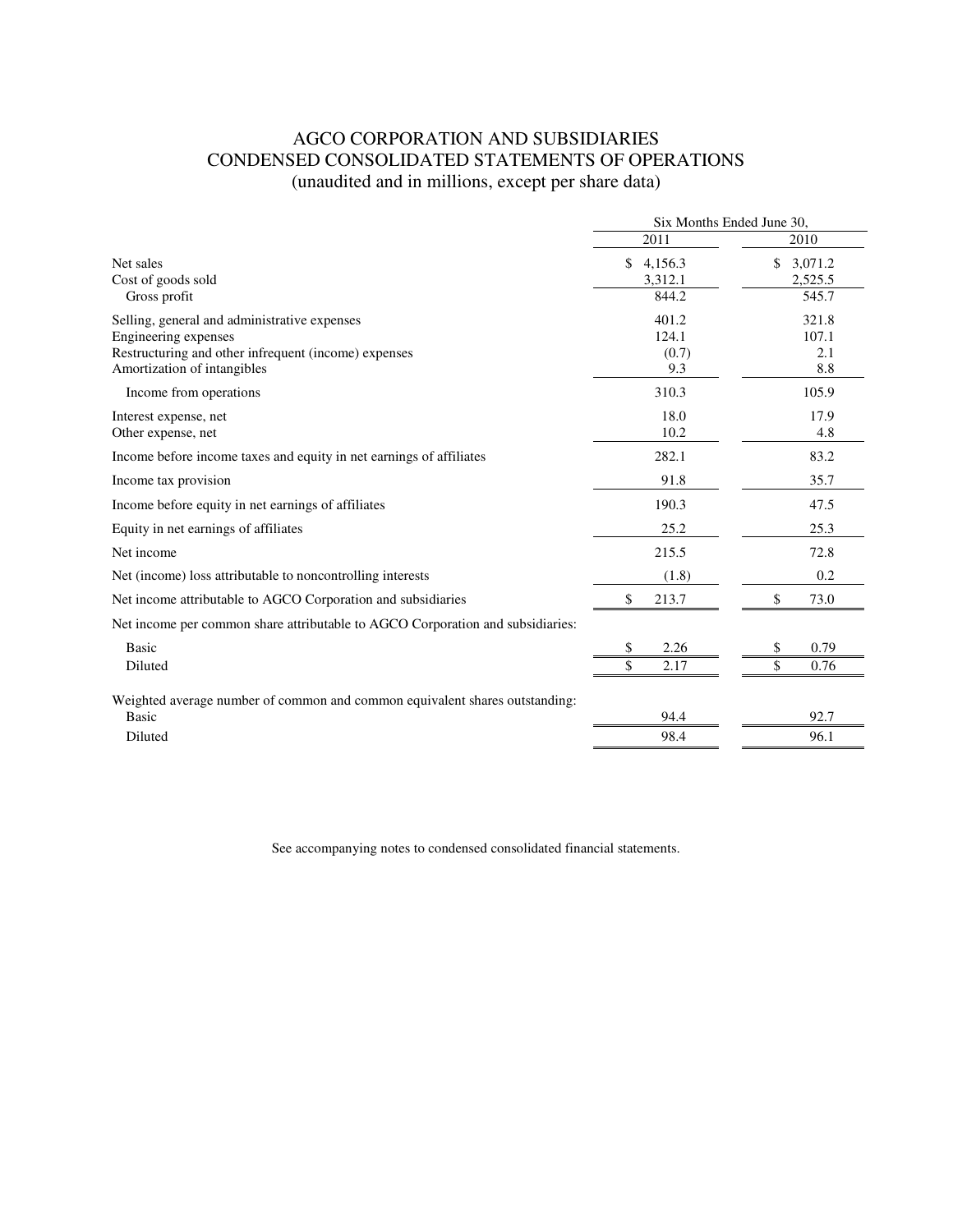# AGCO CORPORATION AND SUBSIDIARIES CONDENSED CONSOLIDATED STATEMENTS OF CASH FLOWS (unaudited and in millions)

|                                                                              | Six Months Ended June 30, |             |  |
|------------------------------------------------------------------------------|---------------------------|-------------|--|
|                                                                              | 2011                      | 2010        |  |
| Cash flows from operating activities:                                        |                           |             |  |
| Net income                                                                   | \$<br>215.5               | \$<br>72.8  |  |
| Adjustments to reconcile net income to net cash provided by operating        |                           |             |  |
| activities:                                                                  |                           |             |  |
| Depreciation                                                                 | 73.6                      | 64.8        |  |
| Deferred debt issuance cost amortization                                     | 1.9                       | 1.4         |  |
| Amortization of intangibles                                                  | 9.3                       | 8.8         |  |
| Amortization of debt discount                                                | 4.1                       | 8.0         |  |
| Stock compensation                                                           | 11.4                      | 5.2         |  |
| Equity in net earnings of affiliates, net of cash received                   | (17.4)                    | (18.9)      |  |
| Deferred income tax provision (benefit)                                      | 1.0                       | (5.8)       |  |
| Other                                                                        | (1.5)                     | (0.1)       |  |
| Changes in operating assets and liabilities, net of effects from purchase of |                           |             |  |
| businesses:                                                                  |                           |             |  |
| Accounts and notes receivable, net                                           | (42.6)                    | (18.7)      |  |
| Inventories, net                                                             | (269.3)                   | (227.1)     |  |
| Other current and noncurrent assets                                          | (26.3)                    | (33.1)      |  |
| Accounts payable                                                             | 74.4                      | 104.5       |  |
| Accrued expenses                                                             | 69.8                      | 34.6        |  |
| Other current and noncurrent liabilities                                     | (2.4)                     | 17.1        |  |
| Total adjustments                                                            | (114.0)                   | (59.3)      |  |
| Net cash provided by operating activities                                    | 101.5                     | 13.5        |  |
| Cash flows from investing activities:                                        |                           |             |  |
| Purchases of property, plant and equipment                                   | (112.4)                   | (45.3)      |  |
| Proceeds from sale of property, plant and equipment                          | 0.8                       | 0.3         |  |
| Purchase of businesses, net of cash acquired                                 | (88.3)                    |             |  |
| Investments in consolidated affiliate, net of cash acquired                  | (25.0)                    |             |  |
| Investments in unconsolidated affiliates, net                                | (6.0)                     |             |  |
| Net cash used in investing activities                                        | (230.9)                   | (45.0)      |  |
| Cash flows from financing activities:                                        |                           |             |  |
| Conversion of convertible senior subordinated notes                          | (60.7)                    |             |  |
| Proceeds from (repayment of) debt obligations, net                           | 18.3                      | (14.5)      |  |
| Payment of minimum tax withholdings on stock compensation                    | (2.5)                     | (11.0)      |  |
| Distribution to noncontrolling interest                                      | (0.5)                     |             |  |
| Proceeds from issuance of common stock                                       | 0.1                       | 0.1         |  |
| Net cash used in financing activities                                        | (45.3)                    | (25.4)      |  |
| Effect of exchange rate changes on cash and cash equivalents                 | 27.9                      | (19.5)      |  |
| Decrease in cash and cash equivalents                                        | (146.8)                   | (76.4)      |  |
| Cash and cash equivalents, beginning of period                               | 719.9                     | 651.4       |  |
| Cash and cash equivalents, end of period                                     | \$<br>573.1               | \$<br>575.0 |  |
|                                                                              |                           |             |  |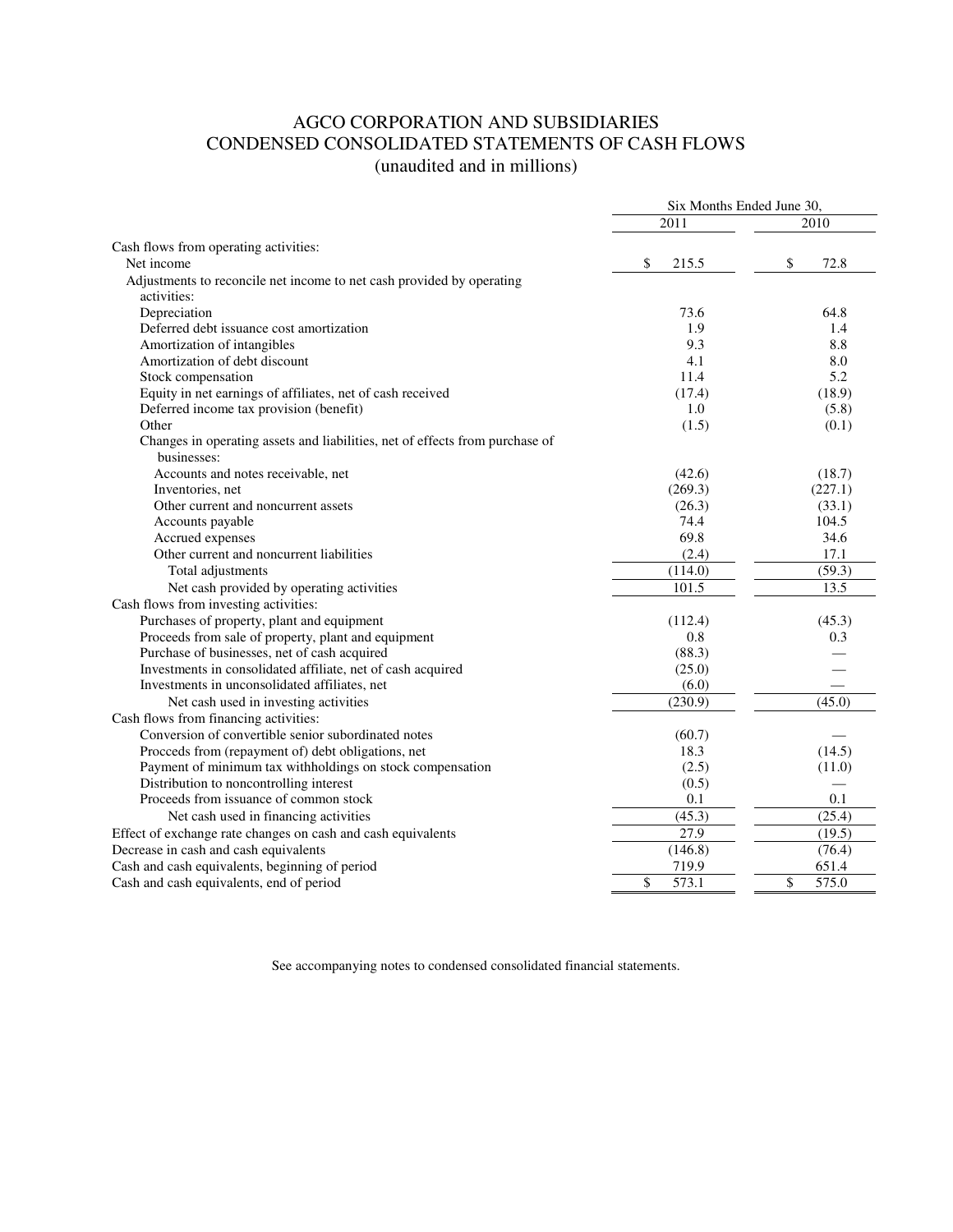# AGCO CORPORATION AND SUBSIDIARIES NOTES TO CONDENSED CONSOLIDATED FINANCIAL STATEMENTS (unaudited, in millions, except per share data)

### **1. STOCK COMPENSATION EXPENSE**

The Company recorded stock compensation expense as follows:

|                                              | Three Months Ended |      |  |             | Six Months Ended |      |  |      |
|----------------------------------------------|--------------------|------|--|-------------|------------------|------|--|------|
|                                              | June $30$ .        |      |  | June $30$ . |                  |      |  |      |
|                                              |                    | 2011 |  | 2010        |                  | 2011 |  | 2010 |
| Cost of goods sold                           |                    |      |  | 0.2         |                  |      |  | U.1  |
| Selling, general and administrative expenses |                    | 6.6  |  |             |                  | 11.0 |  |      |
| Total stock compensation expense             |                    |      |  |             |                  |      |  |      |

#### **2. INDEBTEDNESS**

Indebtedness at June 30, 2011 and December 31, 2010 consisted of the following:

|                                                      | June 30, | December 31, |
|------------------------------------------------------|----------|--------------|
|                                                      | 2011     | 2010         |
| $6\%$ % Senior subordinated notes due 2014           |          | 267.7        |
| $4\frac{1}{2}\%$ Senior unsecured term loan due 2016 | 289.8    |              |
| 134\% Convertible senior subordinated notes due 2033 | 100.3    | 161.0        |
| 1¼% Convertible senior subordinated notes due 2036   | 179.3    | 175.2        |
| Securitization facilities                            | 150.7    | 113.9        |
| Other long-term debt                                 | 7.5      | 0.2          |
|                                                      | 727.6    | 718.0        |
| Current portion of long-term debt<br>Less:           | (1.0)    | (0.1)        |
| 134\% Convertible senior subordinated notes due 2033 | (100.3)  | (161.0)      |
| Securitization facilities                            | (150.7)  | (113.9)      |
| Total indebtedness, less current portion             | 475.6    | 443.0        |

 Holders of the Company's convertible senior subordinated notes may convert the notes, if, during any fiscal quarter, the closing sales price of the Company's common stock exceeds 120% of the conversion price of \$22.36 per share for the 1¾% convertible senior subordinated notes and \$40.73 per share for the 1¼% convertible senior subordinated notes for at least 20 trading days in the 30 consecutive trading days ending on the last trading day of the preceding fiscal quarter. As of June 30, 2011 and December 31, 2010, the closing sales price of the Company's common stock had exceeded 120% of the conversion price of the 1¾% convertible senior subordinated notes for at least 20 trading days in the 30 consecutive trading days ending June 30, 2011 and December 31, 2010, respectively, and, therefore, the Company classified the notes as a current liability. Future classification of both series of notes between current and long-term debt is dependent on the closing sales price of the Company's common stock during future quarters.

 During the six months ended June 30, 2011, holders of the Company's 1¾% convertible senior subordinated notes converted approximately \$60.7 million of principal amount of the notes. The Company issued 1,577,889 shares associated with the \$84.2 million excess conversion value of the notes. The Company reflected the repayment of the principal of the notes totaling \$60.7 million within "Conversion of convertible senior subordinated notes" within the Company's Condensed Consolidated Statements of Cash Flows for the six months ended June 30, 2011.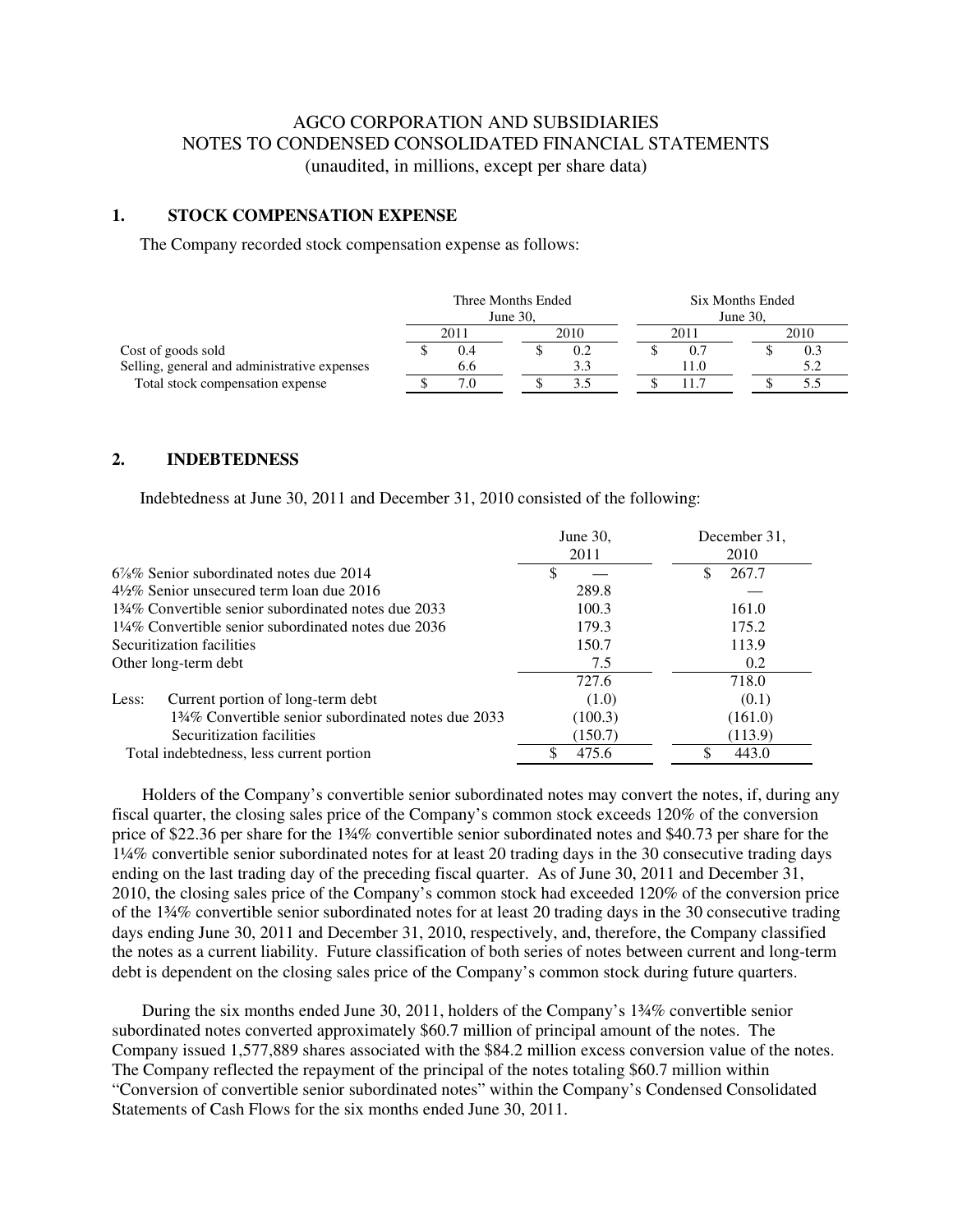The Company's €200.0 million of 6⅞% senior subordinated notes due April 15, 2014, issued in April 2004, were redeemed at a price of 101.146% of their principal amount on May 2, 2011, in accordance with the redemption provisions of the indenture agreement. The Company funded the redemption of the notes with a new €200.0 million senior unsecured term loan with Coöperatieve Centrale Raiffeisen-Boerenleenbank B.A., "Rabobank Nederland." The new term loan is due May 2, 2016 and bears interest at a fixed rate of 4½%. During the three months ended June 30, 2011, the Company recorded a loss of approximately \$3.1 million associated with the premium paid to the holders of the notes and a write-off of approximately \$1.2 million of unamortized deferred debt issuance costs associated with the redemption within "interest expense, net" in the Company's Condensed Consolidated Statements of Operations.

#### **3. INVENTORIES**

Inventories at June 30, 2011 and December 31, 2010 were as follows:

|                              | June $30$ ,<br>2011 | December 31,<br>2010 |  |  |
|------------------------------|---------------------|----------------------|--|--|
| Finished goods               | 637.7               | 422.6                |  |  |
| Repair and replacement parts | 484.7               | 432.4                |  |  |
| Work in process              | 150.9               | 90.2                 |  |  |
| Raw materials                | 384.9               | 288.3                |  |  |
| Inventories, net             | \$1,658.2           | \$1,233.5            |  |  |

## **4. ACCOUNTS RECEIVABLE SALES AGREEMENTS AND SECURITIZATION FACILITIES**

 At June 30, 2011, the Company's accounts receivable securitization facilities in Europe had outstanding funding of approximately €104.0 million (or approximately \$150.7 million). The Company recognized approximately \$150.7 million of accounts receivable sold through its European securitization facilities within the Company's Condensed Consolidated Balance Sheets as of June 30, 2011, with a corresponding liability equivalent to the funded balance of the facility.

At June 30, 2011, the Company had accounts receivable sales agreements that permit the sale, on an ongoing basis, of substantially all of its wholesale receivables in North America to AGCO Finance LLC and AGCO Finance Canada, Ltd., its 49% owned U.S. and Canadian retail finance joint ventures. As of June 30, 2011, net cash received from receivables sold under the U.S. and Canadian accounts receivable sales agreements was approximately \$421.4 million.

At June 30, 2011, the Company also had accounts receivable sales agreements that permit the sale, on an ongoing basis, of a majority of its wholesale receivables in France, Germany, Denmark, Sweden and Austria to the relevant AGCO Finance entities in those countries. As of June 30, 2011 and December 31, 2010, cash received from receivables sold under these accounts receivable sales agreements in Europe was approximately \$195.4 million and \$169.2 million, respectively.

Losses on sales of receivables associated with the accounts receivable financing facilities discussed above, reflected within "Other expense, net" and "Interest expense, net" in the Company's Condensed Consolidated Statements of Operations, were approximately \$5.2 million and \$8.8 million during the three and six months ended June 30, 2011, respectively, compared to \$4.3 million and \$7.5 million during the three and six months ended June 30, 2010, respectively.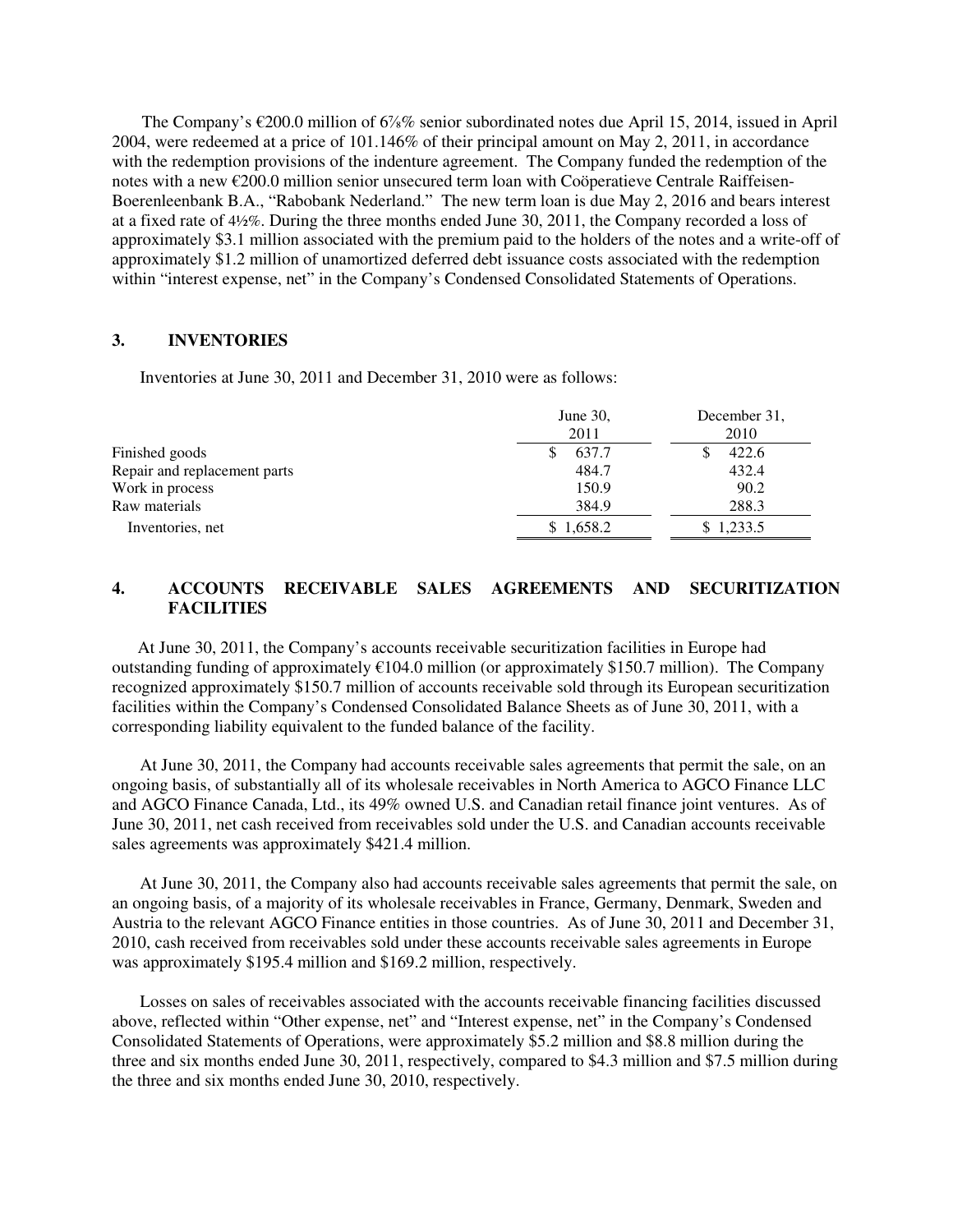The Company's AGCO Finance retail finance joint ventures in Brazil and Australia also provide wholesale financing to the Company's dealers. The receivables associated with these arrangements are without recourse to the Company. As of June 30, 2011 and December 31, 2010, these retail finance joint ventures had approximately \$74.5 million and \$50.2 million, respectively, of outstanding accounts receivable associated with these arrangements. In addition, the Company sells certain trade receivables under factoring arrangements to other financial institutions around the world.

# **5. EARNINGS PER SHARE**

The Company's convertible senior subordinated notes provide for (i) the settlement upon conversion in cash up to the principal amount of the converted notes with any excess conversion value settled in shares of the Company's common stock, and (ii) the conversion rate to be increased under certain circumstances if the notes are converted in connection with certain change of control transactions. Dilution of weighted shares outstanding will depend on the Company's stock price for the excess conversion value using the treasury stock method. A reconciliation of net income attributable to AGCO Corporation and subsidiaries and weighted average common shares outstanding for purposes of calculating basic and diluted earnings per share for the three and six months ended June 30, 2011 and 2010 is as follows:

|                                                                                                                                                               |             | Three Months Ended June 30, | Six Months Ended June 30, |           |  |  |
|---------------------------------------------------------------------------------------------------------------------------------------------------------------|-------------|-----------------------------|---------------------------|-----------|--|--|
|                                                                                                                                                               | 2011        | 2010                        | 2011                      | 2010      |  |  |
| Basic net income per share:<br>Net income attributable to AGCO                                                                                                |             |                             |                           |           |  |  |
| Corporation and subsidiaries                                                                                                                                  | 133.7<br>\$ | 62.9<br>S                   | 213.7<br>S                | 73.0      |  |  |
| Weighted average number of common<br>shares outstanding                                                                                                       | 94.7        | 92.9                        | 94.4                      | 92.7      |  |  |
| Basic net income per share attributable to<br>AGCO Corporation and subsidiaries                                                                               | \$<br>1.41  | 0.68<br>S.                  | 2.26<br>S                 | 0.79<br>S |  |  |
| Diluted net income per share:<br>Net income attributable to AGCO<br>Corporation and subsidiaries for<br>purposes of computing<br>diluted net income per share | 133.7<br>S  | 62.9<br>S                   | 213.7<br>S                | 73.0<br>S |  |  |
| Weighted average number of common<br>shares outstanding<br>Dilutive stock options, SSARs,                                                                     | 94.7        | 92.9                        | 94.4                      | 92.7      |  |  |
| performance share awards and<br>restricted stock awards<br>Weighted average assumed conversion                                                                | 0.3         | 0.2                         | 0.4                       | 0.5       |  |  |
| of contingently convertible senior<br>subordinated notes                                                                                                      | 3.6         | 2.8                         | 3.6                       | 2.9       |  |  |
| Weighted average number of common<br>and common equivalent shares<br>outstanding for purposes of<br>computing diluted earnings per<br>share                   | 98.6        | 95.9                        | 98.4                      | 96.1      |  |  |
| Diluted net income per share attributable to<br>AGCO Corporation and subsidiaries                                                                             | \$<br>1.36  | 0.66<br>\$                  | 2.17<br>\$                | 0.76<br>S |  |  |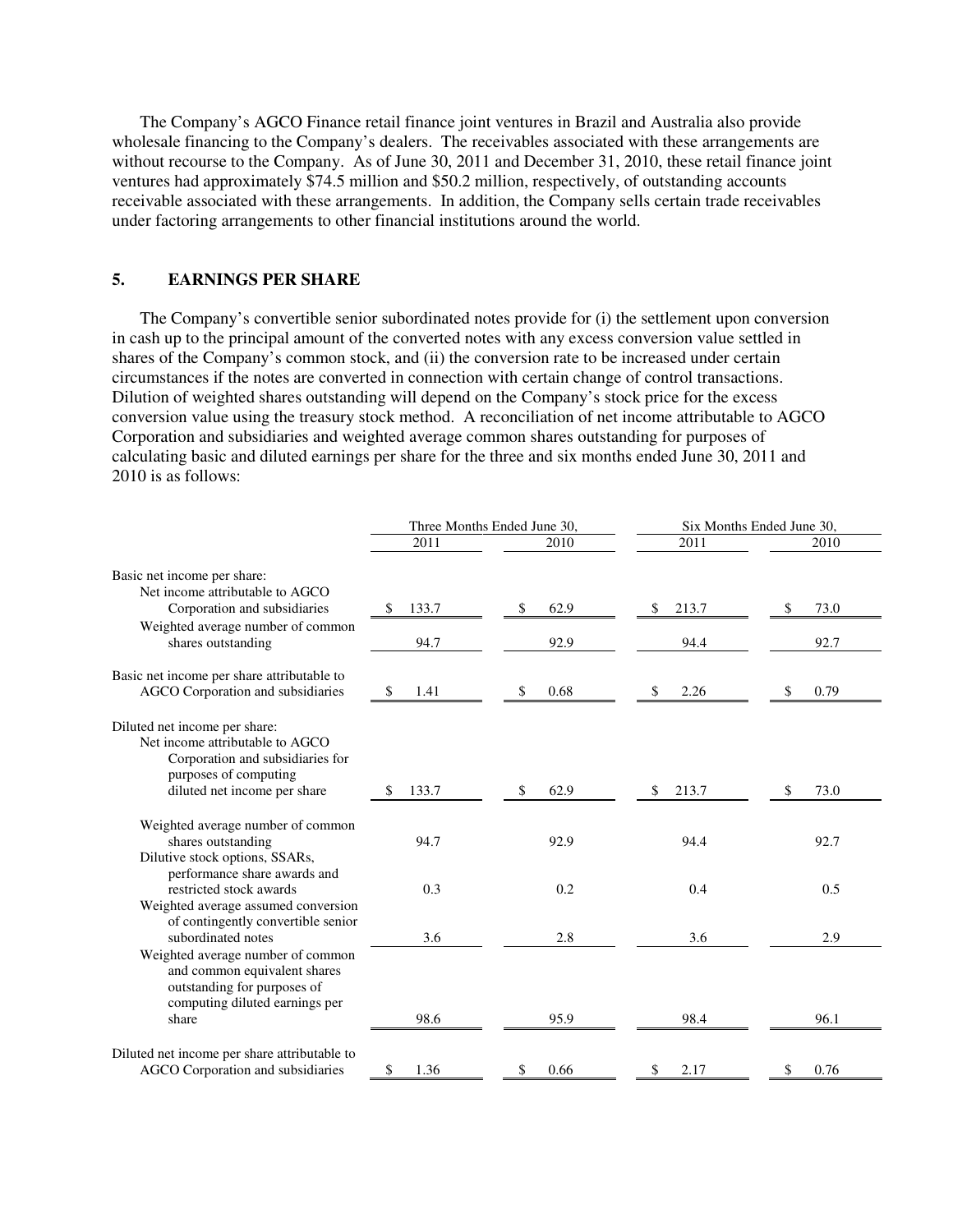### **6. SEGMENT REPORTING**

The Company's four reportable segments distribute a full range of agricultural equipment and related replacement parts. The Company evaluates segment performance primarily based on income from operations. Sales for each segment are based on the location of the third-party customer. The Company's selling, general and administrative expenses and engineering expenses are charged to each segment based on the region and division where the expenses are incurred. As a result, the components of income from operations for one segment may not be comparable to another segment. Segment results for the three and six months ended June 30, 2011 and 2010 are as follows:

| Three Months Ended<br>June 30, | North<br>America | South<br>America | Europe/Africa/<br>Middle East | Rest of<br>World | Consolidated |  |
|--------------------------------|------------------|------------------|-------------------------------|------------------|--------------|--|
| 2011                           |                  |                  |                               |                  |              |  |
| Net sales                      | \$394.8          | \$496.8          | \$1,351.6                     | \$115.4          | \$2,358.6    |  |
| Income from operations         | 20.0             | 37.9             | 168.5                         | 6.7              | 233.1        |  |
| 2010                           |                  |                  |                               |                  |              |  |
| Net sales                      | \$370.1          | \$448.2          | 857.9<br>\$.                  | \$<br>66.8       | \$1,743.0    |  |
| Income from operations         | 10.0             | 41.8             | 65.2                          | 4.8              | 121.8        |  |
|                                |                  |                  |                               |                  |              |  |
| <b>Six Months Ended</b>        | North            | South            | Europe/Africa/                | Rest of          |              |  |
| June 30,                       | America          | America          | Middle East                   | World            | Consolidated |  |
| 2011                           |                  |                  |                               |                  |              |  |
| Net sales                      | \$754.2          | \$907.3          | \$2,280.3                     | \$214.5          | \$4,156.3    |  |
| Income from operations         | 32.7             | 71.3             | 251.1                         | 13.1             | 368.2        |  |
| 2010                           |                  |                  |                               |                  |              |  |
| Net sales                      | \$653.0          | \$825.5          | \$1,470.2                     | \$122.5          | \$3,071.2    |  |
| Income from operations         | 2.7              | 84.6             | 61.4                          | 6.6              | 155.3        |  |

A reconciliation from the segment information to the consolidated balances for income from operations is set forth below:

|                                           | Three Months Ended<br>June 30, |        |  | Six Months Ended<br>June 30, |        |  |        |
|-------------------------------------------|--------------------------------|--------|--|------------------------------|--------|--|--------|
|                                           |                                | 2011   |  | 2010                         | 2011   |  | 2010   |
| Segment income from operations            |                                | 233.1  |  | 121.8                        | 368.2  |  | 155.3  |
| Corporate expenses                        |                                | (20.9) |  | (17.2)                       | (38.3) |  | (33.3) |
| Stock compensation expense                |                                | (6.6)  |  | (3.3)                        | (11.0) |  | (5.2)  |
| Restructuring and other infrequent income |                                |        |  |                              |        |  |        |
| (expenses)                                |                                | 0.9    |  | (0.5)                        | 0.7    |  | (2.1)  |
| Amortization of intangibles               |                                | (4.9)  |  | (4.3)                        | (9.3)  |  | (8.8)  |
| Consolidated income from operations       |                                | 201.6  |  | 96.5                         | 310.3  |  | 105.9  |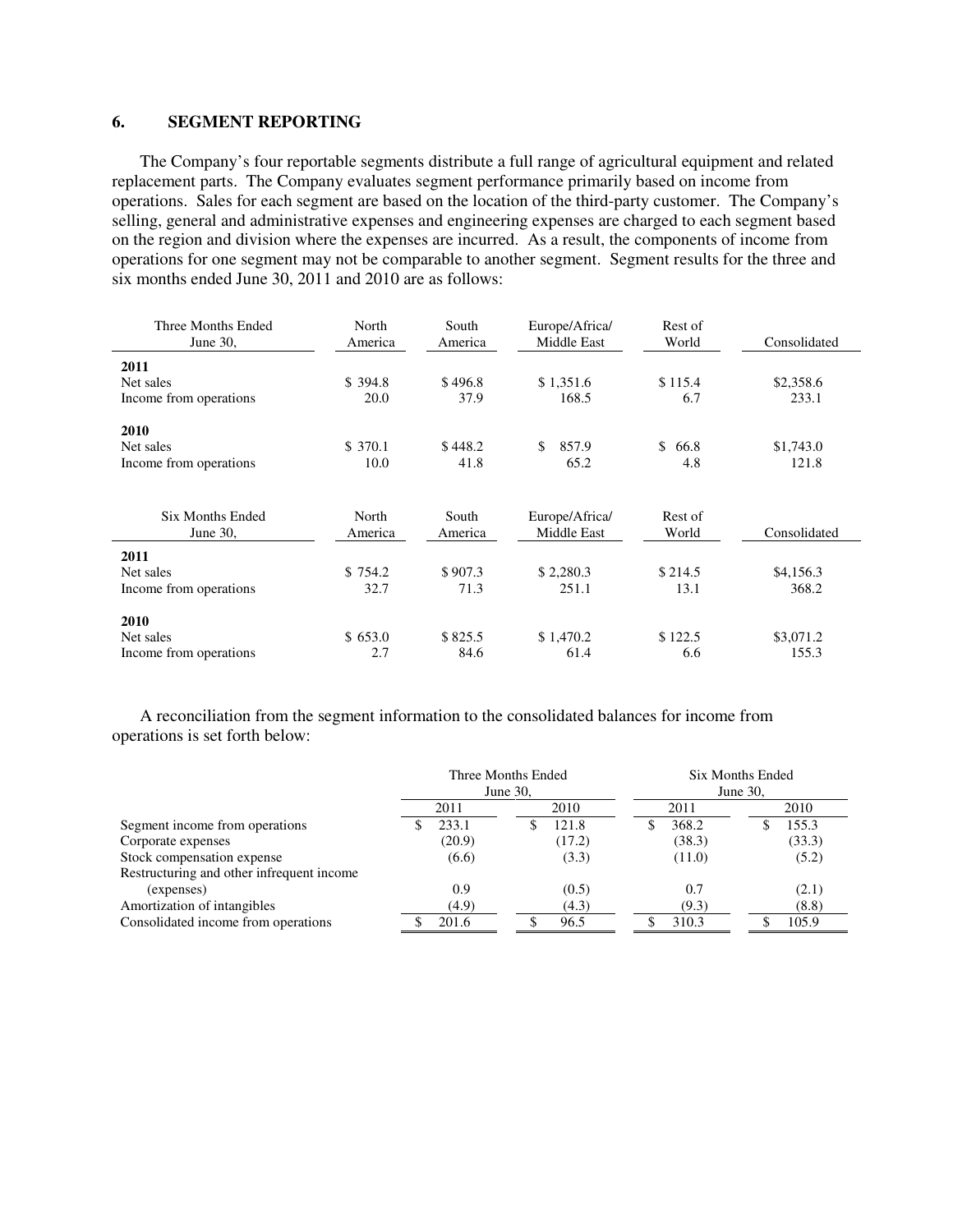#### **RECONCILIATION OF NON-GAAP MEASURES**

This earnings release discloses adjusted income from operations, net income and earnings per share, all of which exclude amounts that differ from the most directly comparable measure calculated in accordance with U.S. generally accepted accounting principles ("GAAP"). A reconciliation of each of these financial measures to the most directly comparable GAAP measure is included below.

The following is a reconciliation of adjusted income from operations, net income and earnings per share to reported income from operations, net income and earnings per share for the three months ended June 30, 2011 and 2010 (in millions, except per share data):

|                                                               | Three months ended June 30,  |                                     |                                |                                     |                                     |                                  |
|---------------------------------------------------------------|------------------------------|-------------------------------------|--------------------------------|-------------------------------------|-------------------------------------|----------------------------------|
|                                                               | 2011                         |                                     |                                | 2010                                |                                     |                                  |
|                                                               | Income<br>From<br>Operations | <b>Net</b><br>Income <sup>(1)</sup> | Earnings<br>Per<br>Share $(1)$ | Income<br>From<br><b>Operations</b> | <b>Net</b><br>Income <sup>(1)</sup> | Earnings<br>Per<br>$Share^{(1)}$ |
| As adjusted<br>Restructuring and other<br>infrequent (income) | \$ 200.7                     | \$133.1                             | \$1.35                         | 97.0<br>\$.                         | \$<br>63.3                          | \$0.66                           |
| express <sup>(2)</sup>                                        | (0.9)                        | (0.6)                               | (0.01)                         | 0.5                                 | 0.4                                 |                                  |
| As reported                                                   | \$201.6                      | \$133.7                             | \$1.36                         | 96.5<br>S.                          | 62.9<br>S                           | \$0.66                           |

(1) Net income and earnings per share amounts are after tax.<br>(2) The restructuring and other infrequent income recorder

The restructuring and other infrequent income recorded during the second quarter of 2011 related primarily to a reversal of approximately \$0.9 million of previously accrued legally required severance payments associated with the rationalization of the Company's French operations. The restructuring and other infrequent expenses recorded during the second quarter of 2010 related primarily to severance and other related costs associated with the Company's rationalization of its operations in Denmark, Spain and France.

 The following is a reconciliation of adjusted income from operations, net income and earnings per share to reported income from operations, net income and earnings per share for the six months ended June 30, 2011 and 2010 (in millions, except per share data):

|                                                               | Six months ended June 30,           |                                     |                                   |                                     |                                     |                                  |
|---------------------------------------------------------------|-------------------------------------|-------------------------------------|-----------------------------------|-------------------------------------|-------------------------------------|----------------------------------|
|                                                               | 2011                                |                                     |                                   | 2010                                |                                     |                                  |
|                                                               | Income<br>From<br><b>Operations</b> | <b>Net</b><br>Income <sup>(1)</sup> | Earnings<br>Per<br>Share $^{(1)}$ | Income<br>From<br><b>Operations</b> | <b>Net</b><br>Income <sup>(1)</sup> | Earnings<br>Per<br>$Share^{(1)}$ |
| As adjusted<br>Restructuring and other<br>infrequent (income) | \$309.6                             | \$213.2                             | \$2.17                            | \$108.0                             | 74.6<br>\$                          | \$0.78                           |
| express <sup>(2)</sup>                                        | (0.7)                               | (0.5)                               |                                   | 2.1                                 | 1.6                                 | 0.02                             |
| As reported                                                   | \$ 310.3                            | \$213.7                             | \$2.17                            | \$105.9                             | 73.0<br>S                           | \$0.76                           |

(1) Net income and earnings per share amounts are after tax.<br>(2) The restructuring and other infracuent income recorded

The restructuring and other infrequent income recorded during the first six months of 2011 related primarily to a reversal of approximately \$0.9 million of previously accrued legally required severance payments associated with the rationalization of the Company's French operations. The restructuring and other infrequent expenses recorded during the first six months of 2010 related primarily to severance and other related costs associated with the Company's rationalization of its operations in Denmark, Spain, Finland and France.